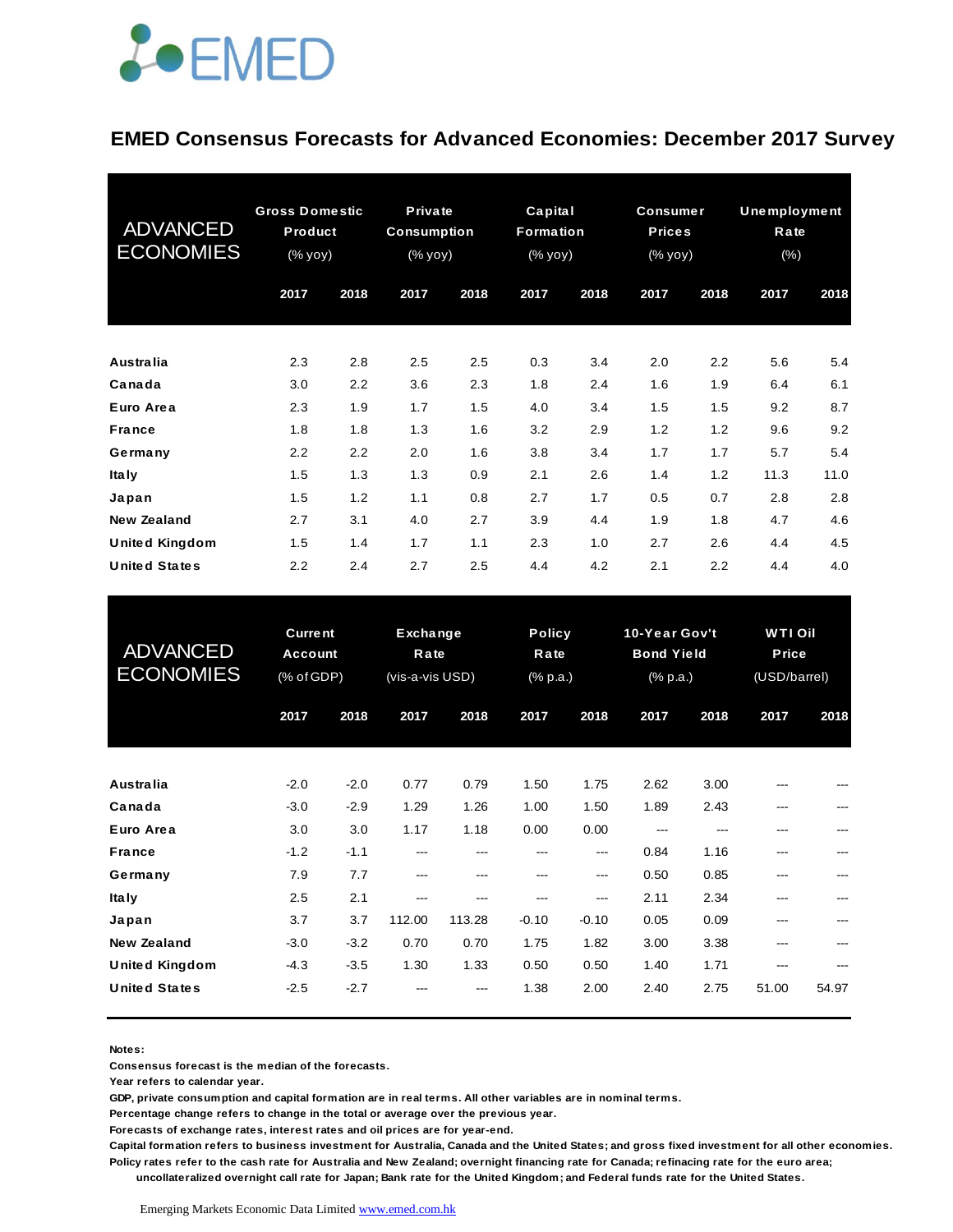

#### **EMED Consensus Forecasts for Emerging Markets: December 2017 Survey**

| <b>EMERGING</b><br><b>MARKETS</b> | <b>Gross Domestic</b><br>Product<br>(% yoy) |            |            |            |               | Private<br>Consumption<br>$(%$ (% yoy) |             | <b>Fixed</b><br>Investment<br>(% yoy) |             | Consumer<br><b>Prices</b><br>(% yoy) |  | Unemployment<br>Rate<br>(% ) |  |
|-----------------------------------|---------------------------------------------|------------|------------|------------|---------------|----------------------------------------|-------------|---------------------------------------|-------------|--------------------------------------|--|------------------------------|--|
|                                   | 2017                                        | 2018       | 2017       | 2018       | 2017          | 2018                                   | 2017        | 2018                                  | 2017        | 2018                                 |  |                              |  |
|                                   |                                             |            |            |            |               |                                        |             |                                       |             | 7.7                                  |  |                              |  |
| Argentina                         | 2.8<br>0.8                                  | 3.3        | 3.3<br>0.6 | 3.2<br>2.6 | 8.4<br>$-2.0$ | 7.5<br>5.5                             | 24.6<br>3.5 | 17.0<br>4.0                           | 8.1<br>12.7 | 11.1                                 |  |                              |  |
| <b>Brazil</b><br>Chile            | 1.5                                         | 2.2<br>2.9 | 2.3        | 2.8        | $-1.5$        | 2.0                                    | 2.4         | 2.6                                   | 6.8         | 6.8                                  |  |                              |  |
| China                             | 6.8                                         | 6.4        | 7.9        | 7.9        | 5.5           | 5.3                                    | 1.6         | 2.2                                   | 4.1         | 4.1                                  |  |                              |  |
| Colombia                          | 1.6                                         | 2.5        | 1.7        | 2.6        | 1.4           | 3.7                                    | 4.3         | 3.4                                   | 9.8         | 9.8                                  |  |                              |  |
| <b>Czech Republic</b>             | 4.1                                         | 3.0        | 3.3        | 2.9        | 4.7           | 4.0                                    | 2.4         | 2.1                                   | 3.1         | 2.9                                  |  |                              |  |
| <b>Hong Kong</b>                  | 3.5                                         | 2.5        | 4.1        | 2.5        | 3.5           | 1.9                                    | 1.7         | 2.2                                   | 3.3         | 3.3                                  |  |                              |  |
| Hungary                           | 3.8                                         | 3.5        | 3.7        | 3.7        | 13.4          | 8.1                                    | 2.4         | 2.5                                   | 4.2         | 4.2                                  |  |                              |  |
| India                             | 6.8                                         | 7.5        | 7.3        | 7.8        | 3.3           | 7.5                                    | 3.7         | 4.8                                   | $---$       | $\cdots$                             |  |                              |  |
| Indonesia                         | 5.1                                         | 5.3        | 5.0        | 5.1        | 5.8           | 5.7                                    | 4.0         | 4.0                                   | 5.6         | 5.6                                  |  |                              |  |
| Malaysia                          | 5.5                                         | 5.0        | 6.3        | 5.0        | 5.4           | 4.7                                    | 3.8         | 2.5                                   | 3.5         | 3.4                                  |  |                              |  |
| <b>Mexico</b>                     | 2.1                                         | 2.2        | 2.5        | 2.6        | $-0.5$        | 1.7                                    | 6.0         | 3.8                                   | 3.4         | 3.5                                  |  |                              |  |
| <b>Philippines</b>                | 6.6                                         | 6.5        | 6.0        | 6.2        | 8.8           | 8.2                                    | 3.2         | 3.4                                   | 5.7         | 5.2                                  |  |                              |  |
| <b>Poland</b>                     | 4.1                                         | 3.5        | 4.8        | 3.9        | 3.4           | 7.6                                    | 1.9         | 2.2                                   | 5.1         | 4.9                                  |  |                              |  |
| Russia                            | 1.7                                         | 1.8        | 2.6        | 3.1        | 4.6           | 3.5                                    | 4.0         | 4.0                                   | 5.3         | 5.0                                  |  |                              |  |
| <b>Singapore</b>                  | 3.0                                         | 2.8        | 1.0        | 2.9        | $-1.2$        | 2.7                                    | 0.6         | 1.0                                   | 2.2         | 2.2                                  |  |                              |  |
| South Korea                       | 3.0                                         | 3.0        | 2.3        | 2.4        | 8.8           | 2.1                                    | 2.0         | 2.0                                   | 3.6         | 3.5                                  |  |                              |  |
| <b>Taiwan</b>                     | 2.5                                         | 2.3        | 2.0        | 2.1        | 0.7           | 2.6                                    | 0.6         | 1.1                                   | 3.8         | 3.8                                  |  |                              |  |
| <b>Thailand</b>                   | 3.8                                         | 3.7        | 3.2        | 3.3        | 1.6           | 4.2                                    | 0.7         | 1.5                                   | 1.1         | 1.0                                  |  |                              |  |
| Turkey                            | 5.0                                         | 3.5        | 4.3        | 3.7        | 6.6           | 3.4                                    | 10.8        | 9.0                                   | 11.3        | 11.4                                 |  |                              |  |

|                       |           | <b>Money</b> |                | <b>Merchandise</b> | <b>Merchandise</b> |      | Current        |        | <b>Exchange</b> |       |
|-----------------------|-----------|--------------|----------------|--------------------|--------------------|------|----------------|--------|-----------------|-------|
| <b>EMERGING</b>       | Supply M2 |              | <b>Exports</b> |                    | <b>Imports</b>     |      | <b>Account</b> |        | Rate            |       |
| <b>MARKETS</b>        | $(%$ yoy) |              | (% yoy)        |                    | (% yoy)            |      | (% of GDP)     |        | (vis-a-vis USD) |       |
|                       | 2017      | 2018         | 2017           | 2018               | 2017               | 2018 | 2017           | 2018   | 2017            | 2018  |
|                       |           |              |                |                    |                    |      |                |        |                 |       |
|                       |           |              |                |                    |                    |      |                |        |                 |       |
| Argentina             | 30.8      | 26.2         | 3.0            | 4.5                | 18.9               | 9.1  | $-3.8$         | $-4.3$ | 17.52           | 19.50 |
| <b>Brazil</b>         | 4.4       | 5.5          | 3.6            | 4.6                | 1.5                | 8.3  | $-0.6$         | $-1.6$ | 3.20            | 3.30  |
| Chile                 | 4.8       | 7.0          | 4.6            | 3.7                | 3.9                | 5.1  | $-1.7$         | $-1.8$ | 651             | 651   |
| China                 | 9.6       | 9.0          | 6.1            | 4.8                | 13.3               | 4.6  | 1.5            | 1.4    | 6.63            | 6.64  |
| Colombia              | 12.7      | 12.2         | 7.9            | 3.6                | 3.8                | 5.3  | $-3.9$         | $-3.5$ | 3003            | 3000  |
| <b>Czech Republic</b> | $---$     | $---$        | 7.2            | 6.8                | 6.5                | 8.4  | 0.9            | 0.6    | 22.4            | 21.9  |
| <b>Hong Kong</b>      | 9.7       | 7.4          | 6.5            | 4.4                | 6.8                | 4.3  | 3.7            | 3.0    | 7.80            | 7.80  |
| Hungary               | 5.7       | 4.1          | 5.6            | 6.5                | 6.3                | 7.7  | 3.5            | 3.0    | 270             | 262   |
| India                 | 12.2      | 12.8         | 8.0            | 7.3                | 13.0               | 8.2  | $-1.4$         | $-1.5$ | 65.2            | 65.7  |
| Indonesia             | 10.5      | 12.0         | 8.2            | 5.5                | 6.5                | 6.4  | $-1.8$         | $-1.9$ | 13455           | 13397 |
| Malaysia              | 4.5       | 3.9          | 8.7            | 5.0                | 8.9                | 5.5  | 2.6            | 2.6    | 4.24            | 4.22  |
| <b>Mexico</b>         | 11.1      | 12.1         | 6.7            | 6.3                | 6.8                | 5.7  | $-2.0$         | $-2.2$ | 18.9            | 18.6  |
| <b>Philippines</b>    | 13.2      | 15.1         | 13.0           | 6.0                | 11.6               | 6.5  | $-0.2$         | $-0.4$ | 51.0            | 52.0  |
| Poland                | 7.9       | 8.6          | 5.5            | 7.1                | 7.7                | 8.7  | $-0.5$         | $-1.0$ | 3.65            | 3.60  |
| Russia                | 8.8       | 8.5          | 4.8            | 2.1                | 15.1               | 6.5  | 2.4            | 1.9    | 58.3            | 58.9  |
| Singapore             | 7.3       | 6.2          | 5.7            | 3.8                | 6.4                | 4.1  | 19.0           | 18.5   | 1.37            | 1.36  |
| South Korea           | 5.1       | 5.6          | 6.3            | 4.8                | 8.3                | 4.5  | 5.8            | 5.5    | 1132            | 1100  |
| Taiwan                | 3.9       | 4.4          | 10.7           | 4.4                | 10.8               | 4.8  | 12.8           | 12.0   | 30.2            | 30.2  |
| <b>Thailand</b>       | 4.0       | 5.0          | 7.8            | 5.0                | 13.7               | 7.7  | 10.0           | 8.2    | 33.3            | 33.6  |
| Turkey                | 16.5      | 14.7         | 7.1            | 4.9                | 5.4                | 5.2  | $-4.6$         | $-4.5$ | 3.65            | 4.00  |
|                       |           |              |                |                    |                    |      |                |        |                 |       |

**Notes:** 

**Consensus forecast is the median of the forecasts. Year refers to calendar year except for India for which fiscal year (April to March) is used.**

**GDP, private consumption and fixed investment are in real terms. All other variables are in nominal terms.**

**Percentage change refers to change in the total or average over the previous year, except for money supply growth which is based on year-end figures.**

**Forecasts of exchange rates and interest rates are for year-end.**

**Forecasts for India are FY17/18 and FY18/19**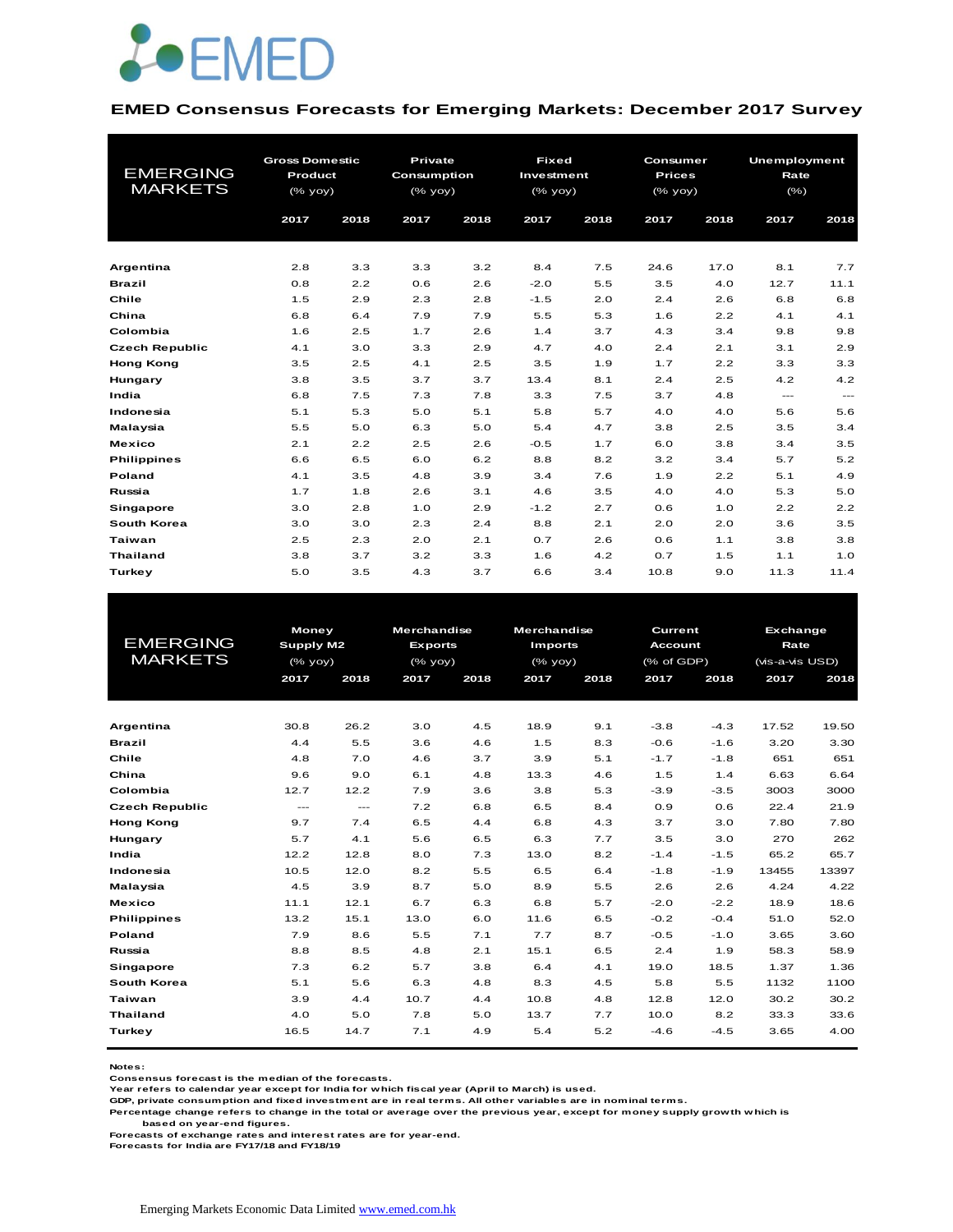#### **EMED Consensus Forecasts for the United States: December 2017 Survey**

| <b>UNITED STATES</b>                       | <b>Gross Domestic</b><br>Product<br>$(% \mathsf{Y}^{\prime }\mathsf{Y}^{\prime }\mathsf{Y}^{\prime })$<br>2017 | 2018       | <b>Consumer</b><br><b>Prices</b><br><b>UNITED STATES</b><br>(% yoy)<br>2018<br>2017 |            | <b>Gross Domestic</b><br><b>Product</b><br>(% yoy)<br>2017<br>2018 |            | Consumer<br><b>Prices</b><br>(% yoy)<br>2018<br>2017 |            |            |
|--------------------------------------------|----------------------------------------------------------------------------------------------------------------|------------|-------------------------------------------------------------------------------------|------------|--------------------------------------------------------------------|------------|------------------------------------------------------|------------|------------|
|                                            |                                                                                                                |            |                                                                                     |            |                                                                    |            |                                                      |            |            |
|                                            |                                                                                                                |            |                                                                                     |            |                                                                    |            |                                                      |            |            |
| <b>ABN AMRO</b><br><b>Action Economics</b> | 2.2<br>2.3                                                                                                     | 2.7<br>2.8 | 2.1<br>2.2                                                                          | 2.3<br>2.5 | <b>ING</b><br>Intesa Sanpaolo                                      | 2.4<br>2.2 | 2.9<br>2.4                                           | 2.5<br>2.1 | 2.9<br>1.8 |
| <b>AIB Global Treasury</b>                 | 2.1                                                                                                            | 2.3        | 2.3                                                                                 | 2.0        | <b>KBC</b>                                                         | 2.2        | 2.4                                                  | 2.1        | 2.3        |
| Allianz                                    | 2.0                                                                                                            | 2.2        | 2.2                                                                                 | 2.5        | <b>Kiel Institute</b>                                              | 2.3        | 2.5                                                  | 2.1        | 2.3        |
| <b>Bank Julius Baer</b>                    | 2.3                                                                                                            | 2.5        | 2.2                                                                                 | 2.0        | <b>Moody's Analytics</b>                                           | 2.3        | 2.3                                                  | 2.1        | 2.3        |
| <b>Barclays Capital</b>                    | 1.9                                                                                                            | 2.3        | 2.0                                                                                 | 2.2        | <b>Mortgage Bankers Association</b>                                | 2.5        | 2.0                                                  | 2.1        | 2.2        |
| <b>BayernLB</b>                            | 2.3                                                                                                            | 2.8        | 2.1                                                                                 | 2.0        | <b>NAR</b>                                                         | 2.4        | 2.8                                                  | 2.1        | 2.8        |
| <b>BBVA</b>                                | 2.1                                                                                                            | 2.2        | 1.6                                                                                 | 1.8        | <b>National Bank of Canada</b>                                     | 2.2        | 2.4                                                  | 2.1        | 2.2        |
| <b>Berenberg Capital Markets</b>           | 2.2                                                                                                            | 2.9        | 2.1                                                                                 | 2.4        | <b>NIESR</b>                                                       | 2.1        | 2.3                                                  | 1.6        | 2.2        |
| <b>BMO Capital Markets</b>                 | 2.3                                                                                                            | 2.4        | 2.1                                                                                 | 2.4        | <b>Northern Trust</b>                                              | 2.2        | 2.3                                                  | 2.1        | 2.1        |
| <b>BNP Paribas</b>                         | 2.3                                                                                                            | 2.9        | 2.1                                                                                 | 2.0        | <b>OCBC Bank</b>                                                   | 2.2        | 2.3                                                  | 2.1        | 2.4        |
| <b>Capital Economics</b>                   | 2.2                                                                                                            | 2.5        | 2.0                                                                                 | 2.1        | <b>PNC</b>                                                         | 2.3        | 2.7                                                  | 2.0        | 2.0        |
| <b>CIBC World Markets</b>                  | 2.2                                                                                                            | 2.2        | 2.1                                                                                 | 2.3        | Prometeia                                                          | 2.2        | 2.3                                                  | 1.7        | 2.2        |
| Citigroup                                  | 2.3                                                                                                            | 2.7        | 1.7                                                                                 | 1.8        | <b>Raymond James</b>                                               | 2.2        | 2.0                                                  | 2.1        | 2.3        |
| <b>Comerica Bank</b>                       | 2.3                                                                                                            | 2.8        | 2.1                                                                                 | 2.1        | <b>Royal Bank of Canada</b>                                        | 2.3        | 2.5                                                  | 2.1        | 1.7        |
| Commerzbank                                | 2.2                                                                                                            | 2.3        | 2.1                                                                                 | 2.0        | <b>Schroders</b>                                                   | 2.2        | 2.5                                                  | 2.1        | 2.1        |
| <b>Credit Agricole</b>                     | 2.2                                                                                                            | 2.5        | 2.1                                                                                 | 2.2        | Scotia Capital                                                     | 2.3        | 2.4                                                  | 2.0        | 2.2        |
| <b>Credit Suisse</b>                       | 2.3                                                                                                            | 2.7        | 2.1                                                                                 | 2.0        | Societe Generale                                                   | 2.1        | 2.2                                                  | 2.1        | 1.5        |
| Daiwa Institute of Research                | 2.3                                                                                                            | 2.4        | 2.1                                                                                 | 2.2        | <b>Standard &amp; Poor's</b>                                       | 2.1        | 2.3                                                  | 1.9        | 2.1        |
| Danske Bank                                | 2.2                                                                                                            | 2.4        | 2.2                                                                                 | 2.5        | <b>TD Economics</b>                                                | 2.3        | 2.6                                                  | 2.1        | 1.9        |
| <b>DBS Bank</b>                            | 2.2                                                                                                            | 2.4        | 1.6                                                                                 | 1.8        | <b>UOB</b>                                                         | 2.5        | 2.5                                                  | 2.1        | 2.3        |
| Deka Bank                                  | 2.2                                                                                                            | 2.5        | 2.1                                                                                 | 2.2        |                                                                    |            |                                                      |            |            |
| <b>Desjardins</b>                          | 2.3                                                                                                            | 2.5        | 2.1                                                                                 | 1.9        |                                                                    |            |                                                      |            |            |
| <b>DIW Berlin</b>                          | 2.3                                                                                                            | 2.5        | 1.8                                                                                 | 1.6        |                                                                    |            |                                                      |            |            |
| <b>DZ Bank</b>                             | 2.2                                                                                                            | 2.5        | 2.2                                                                                 | 2.2        | <b>CONSENSUS</b>                                                   |            |                                                      |            |            |
| <b>Fannie Mae</b>                          | 2.2                                                                                                            | 2.3        | 2.1                                                                                 | 1.8        | <b>Median</b>                                                      | 2.2        | 2.4                                                  | 2.1        | 2.2        |
| <b>First Trust Advisors</b>                | 2.3                                                                                                            | 2.9        | 2.1                                                                                 | 2.5        | Mean                                                               | 2.2        | 2.4                                                  | 2.0        | 2.1        |
| <b>Freddie Mac</b>                         | 2.4                                                                                                            | 2.2        | 1.8                                                                                 | 2.2        | High                                                               | 2.5        | 2.9                                                  | 2.5        | 2.9        |
| Handelsbanken                              | 2.1                                                                                                            | 2.0        | 1.6                                                                                 | 2.0        | Low                                                                | 1.9        | 2.0                                                  | 1.6        | 1.5        |
| <b>IFO Munich Institute</b>                | 2.2                                                                                                            | 2.1        | 2.4                                                                                 | 2.4        | <b>Standard Deviation</b>                                          | 0.1        | 0.2                                                  | 0.2        | 0.3        |
| Continues in the next column               |                                                                                                                |            |                                                                                     |            |                                                                    |            |                                                      |            |            |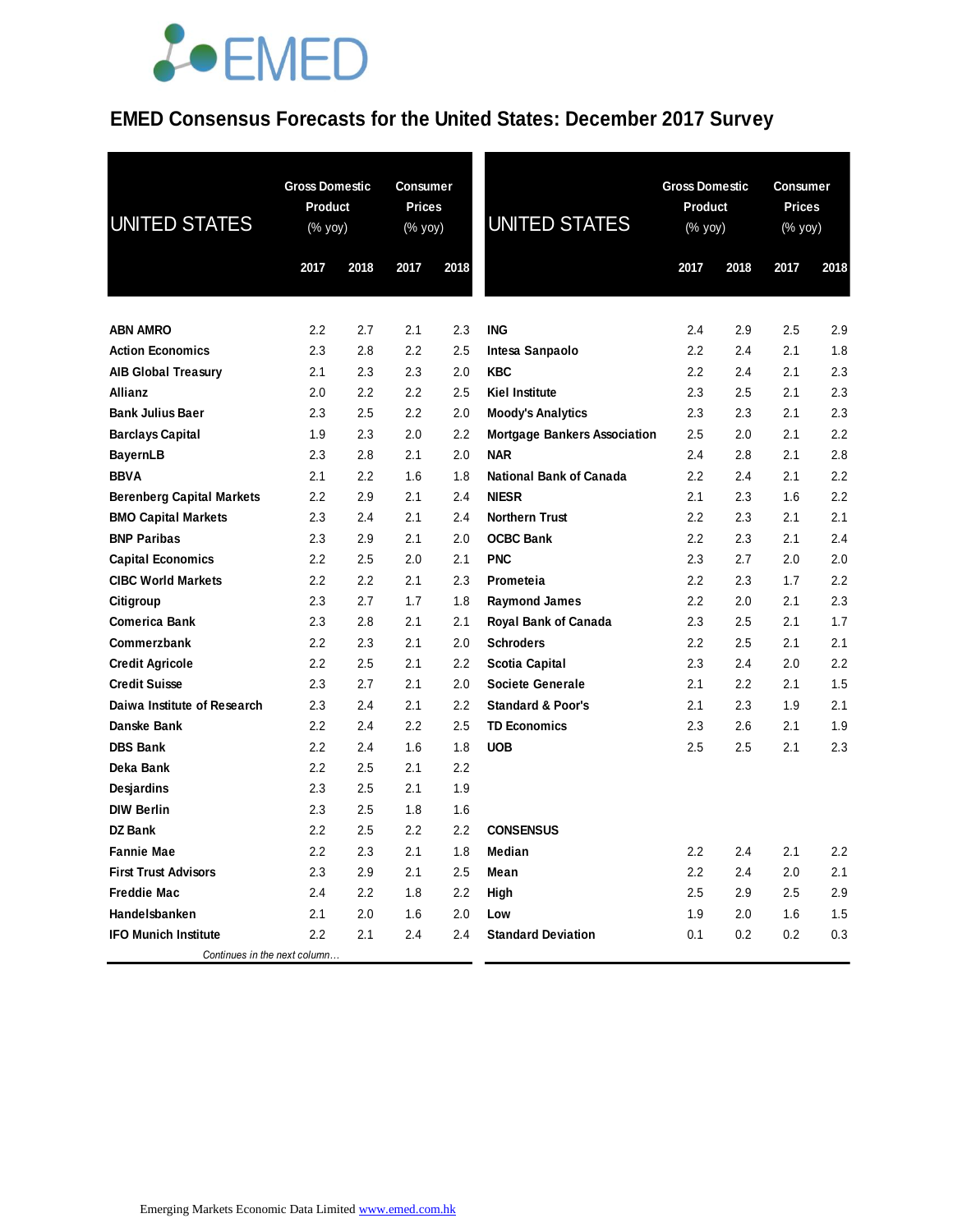#### **EMED Consensus Forecasts for the Euro Area: December 2017 Survey**

| <b>EURO AREA</b>                       | <b>Gross Domestic</b><br><b>Product</b><br>$(% \mathsf{y}\right)$ (% yoy) |      | <b>Consumer</b><br><b>Prices</b><br>(% yoy) |      | <b>EURO AREA</b>            | <b>Gross Domestic</b><br><b>Product</b><br>(% yoy) |      | <b>Consumer</b><br><b>Prices</b><br>(% yoy) | 2018<br>1.6<br>1.5<br>1.4<br>1.4<br>1.3 |  |
|----------------------------------------|---------------------------------------------------------------------------|------|---------------------------------------------|------|-----------------------------|----------------------------------------------------|------|---------------------------------------------|-----------------------------------------|--|
|                                        | 2017                                                                      | 2018 | 2017                                        | 2018 |                             | 2017                                               | 2018 | 2017                                        |                                         |  |
|                                        |                                                                           |      |                                             |      |                             |                                                    |      |                                             |                                         |  |
| <b>ABN AMRO</b>                        | 2.3                                                                       | 2.5  | 1.6                                         | 1.7  | <b>IFO Munich Institute</b> | 2.0                                                | 1.5  | 1.5                                         |                                         |  |
| <b>AIB Global Treasury</b>             | 2.1                                                                       | 1.9  | 1.4                                         | 1.3  | <b>ING</b>                  | 2.1                                                | 1.7  | 1.8                                         |                                         |  |
| <b>Allianz</b>                         | 2.1                                                                       | 1.8  | 1.5                                         | 1.6  | Intesa Sanpaolo             | 1.8                                                | 1.7  | 1.6                                         |                                         |  |
| <b>Bank Julius Baer</b>                | 2.3                                                                       | 2.0  | 1.5                                         | 1.3  | Invesco Ltd.                | 2.3                                                | 1.8  | 1.6                                         |                                         |  |
| <b>Barclays Capital</b>                | 1.8                                                                       | 1.6  | 1.5                                         | 1.5  | <b>Kiel Institute</b>       | 2.2                                                | 2.3  | 1.5                                         |                                         |  |
| <b>BayernLB</b>                        | 1.8                                                                       | 1.7  | 1.6                                         | 1.3  | <b>Mizuho Securities</b>    | 2.4                                                | 2.3  | 1.6                                         | 1.7                                     |  |
| <b>BBVA</b>                            | 2.3                                                                       | 1.9  | 1.6                                         | 1.5  | National Australia Bank     | 2.2                                                | 1.8  | 1.5                                         | 1.5                                     |  |
| <b>Berenberg Capital Markets</b>       | 2.2                                                                       | 1.8  | 1.4                                         | ---  | <b>OCBC Bank</b>            | 2.1                                                | 1.9  | 1.6                                         | 1.4                                     |  |
| <b>BMO Capital Markets</b>             | 2.3                                                                       | 2.4  | 1.5                                         | 1.5  | Prometeia                   | 2.3                                                | 1.5  | 1.7                                         | 1.5                                     |  |
| <b>BNP Paribas</b>                     | 2.3                                                                       | 2.0  | 1.6                                         | 1.6  | Royal Bank of Canada        | 2.3                                                | 2.1  | 1.5                                         | 1.4                                     |  |
| <b>BNZ</b>                             | 2.3                                                                       | 2.4  | 1.5                                         | 1.6  | <b>Schroders</b>            | 2.3                                                | 2.2  | 1.5                                         | 1.3                                     |  |
| <b>CIBC World Markets</b>              | 2.3                                                                       | 2.3  | 1.5                                         | 1.2  | <b>Scotia Capital</b>       | 2.3                                                | 2.3  | 1.5                                         | 1.4                                     |  |
| Citigroup                              | 2.0                                                                       | 1.7  | 1.6                                         | 1.7  | <b>Societe Generale</b>     | 2.3                                                | 2.0  | 1.6                                         | 1.5                                     |  |
| Commerzbank                            | 2.3                                                                       | 2.4  | 1.5                                         | 1.4  | <b>Standard Chartered</b>   | 2.2                                                | 1.7  | 1.5                                         | 1.1                                     |  |
| <b>Confederation of British Indust</b> | 2.3                                                                       | 2.5  | 1.5                                         | 1.6  | <b>UOB</b>                  | 2.3                                                | 2.0  | 1.5                                         | 1.4                                     |  |
| <b>Credit Suisse</b>                   | 2.2                                                                       | 2.0  | 1.5                                         | 1.2  | <b>Westpac Bank</b>         | 2.0                                                | 1.7  | 1.5                                         | 1.4                                     |  |
| Danske Bank                            | 2.4                                                                       | 2.6  | 1.5                                         | 1.5  |                             |                                                    |      |                                             |                                         |  |
| <b>DBS Bank</b>                        | 2.4                                                                       | 2.0  | 1.5                                         | 1.2  |                             |                                                    |      |                                             |                                         |  |
| Deka Bank                              | 2.1                                                                       | 1.9  | 1.5                                         | 1.2  | <b>CONSENSUS</b>            |                                                    |      |                                             |                                         |  |
| <b>DIW Berlin</b>                      | 2.3                                                                       | 2.0  | 1.5                                         | 1.5  | Median                      | 2.3                                                | 2.0  | 1.5                                         | 1.5                                     |  |
| DZ Bank                                | 2.4                                                                       | 2.1  | 1.4                                         | 1.6  | Mean                        | 2.2                                                | 2.0  | 1.5                                         | 1.4                                     |  |
| <b>ETLA</b>                            | 2.3                                                                       | 2.0  | 1.5                                         | 1.2  | High                        | 2.4                                                | 2.6  | 1.8                                         | 1.7                                     |  |
| <b>EUROFER</b>                         | 2.3                                                                       | 1.9  | 1.5                                         | 1.5  | Low                         | 1.8                                                | 1.5  | 1.4                                         | 1.1                                     |  |
| Handelsbanken                          | 2.1                                                                       | 1.9  | 1.7                                         | 1.6  | <b>Standard Deviation</b>   | 0.2                                                | 0.3  | 0.1                                         | 0.2                                     |  |
| Continues in the next column           |                                                                           |      |                                             |      |                             |                                                    |      |                                             |                                         |  |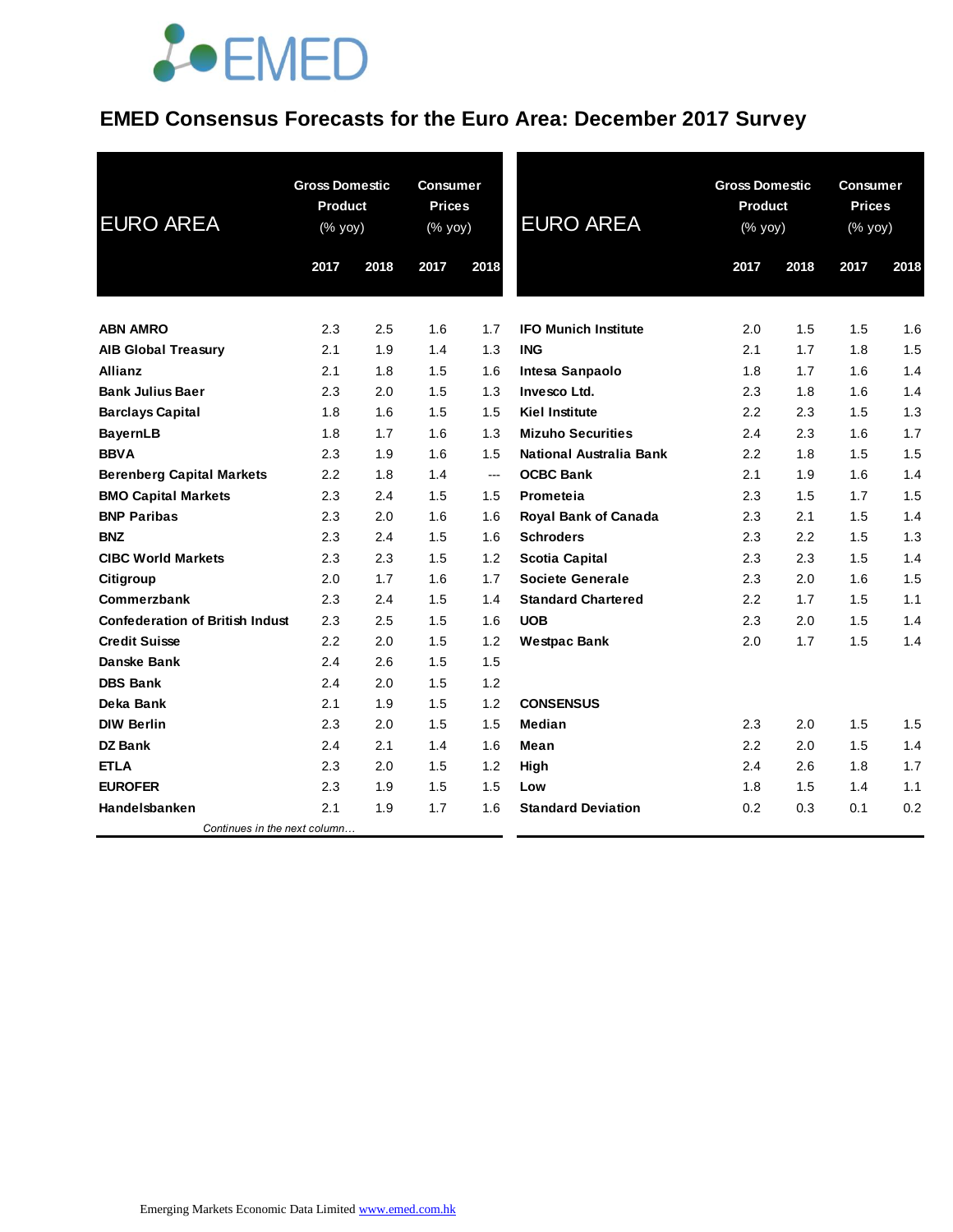### **EMED Consensus Forecasts for Japan: December 2017 Survey**

| <b>JAPAN</b>                     | <b>Product</b> | <b>Gross Domestic</b><br><b>Gross Domestic</b><br><b>Consumer</b><br><b>Prices</b><br><b>Product</b><br><b>JAPAN</b><br>(% yoy)<br>(% yoy)<br>(% yoy) |      |                          | <b>Consumer</b><br><b>Prices</b><br>(% yoy) |      |      |      |      |
|----------------------------------|----------------|-------------------------------------------------------------------------------------------------------------------------------------------------------|------|--------------------------|---------------------------------------------|------|------|------|------|
|                                  | 2017           | 2018                                                                                                                                                  | 2017 | 2018                     |                                             | 2017 | 2018 | 2017 | 2018 |
| <b>ABN AMRO</b>                  | 1.6            | 1.7                                                                                                                                                   | 0.5  | 1.0                      | <b>ING</b>                                  | 1.6  | 1.4  | 0.4  | 0.7  |
| <b>AIB Global Treasury</b>       | 1.2            | 1.0                                                                                                                                                   | 0.2  | 0.3                      | Intesa Sanpaolo                             | 1.4  | 0.7  | 0.4  | 0.6  |
| <b>Allianz</b>                   | 1.5            | 0.9                                                                                                                                                   | 0.5  | 0.9                      | <b>JCER</b>                                 | 1.7  | 1.0  | 0.8  | 0.9  |
| <b>Bank Julius Baer</b>          | 1.5            | 1.3                                                                                                                                                   | 0.4  | 0.3                      | <b>KBC</b>                                  | 1.3  | 1.0  | 0.5  | 1.0  |
| Bank of Tokyo-Mitsubishi UFJ     | 0.8            | 1.6                                                                                                                                                   | 0.6  | 0.7                      | <b>Kiel Institute</b>                       | 1.8  | 1.5  | 0.4  | 0.7  |
| <b>Barclays Capital</b>          | 1.6            | 1.1                                                                                                                                                   | 0.5  | 0.7                      | <b>Mizuho Securities</b>                    | 1.7  | 1.4  | 0.7  | 1.0  |
| <b>BayernLB</b>                  | 1.5            | 1.2                                                                                                                                                   | 0.5  | 1.1                      | <b>Moody's Analytics</b>                    | 1.5  | 0.7  | 0.4  | 0.5  |
| <b>BBVA</b>                      | 1.4            | 1.0                                                                                                                                                   | 0.8  | $\overline{\phantom{a}}$ | <b>NIESR</b>                                | 1.5  | 1.0  | 0.0  | 0.6  |
| <b>Berenberg Capital Markets</b> | 1.5            | 1.4                                                                                                                                                   | 0.4  | 0.7                      | <b>OCBC Bank</b>                            | 1.5  | 0.9  | 0.5  | 1.0  |
| <b>BMO Capital Markets</b>       | 1.8            | 1.4                                                                                                                                                   | 0.5  | 0.6                      | Prometeia                                   | 1.4  | 1.3  | 0.4  | 0.6  |
| <b>BNP Paribas</b>               | 1.5            | 1.3                                                                                                                                                   | 0.4  | 1.1                      | <b>Schroders</b>                            | 1.7  | 1.8  | 0.4  | 0.9  |
| <b>Capital Economics</b>         | 1.7            | 1.2                                                                                                                                                   | 0.5  | 0.5                      | <b>Scotia Capital</b>                       | 1.6  | 1.1  | 0.5  | 1.1  |
| <b>CIBC World Markets</b>        | 1.3            | 1.1                                                                                                                                                   | 0.4  | 0.6                      | <b>Societe Generale</b>                     | 1.5  | 1.2  | 0.4  | 1.0  |
| Citigroup                        | 1.5            | 1.5                                                                                                                                                   | 0.4  | 0.8                      | <b>TD Economics</b>                         | 1.6  | 1.3  | 0.4  | 0.7  |
| Commerzbank                      | 1.5            | 1.1                                                                                                                                                   | 0.4  | 0.7                      | <b>UOB</b>                                  | 1.3  | 1.7  | 1.0  | 1.9  |
| <b>Credit Agricole</b>           | 1.6            | 1.3                                                                                                                                                   | 0.4  | 0.5                      |                                             |      |      |      |      |
| <b>Credit Suisse</b>             | 1.6            | 1.0                                                                                                                                                   | 0.5  | 0.5                      |                                             |      |      |      |      |
| Daiwa Institute of Research      | 1.8            | 1.2                                                                                                                                                   | 0.5  | 0.8                      | <b>CONSENSUS</b>                            |      |      |      |      |
| <b>DBS Bank</b>                  | 1.6            | 1.1                                                                                                                                                   | 0.4  | 0.6                      | <b>Median</b>                               | 1.5  | 1.2  | 0.4  | 0.7  |
| Deka Bank                        | 1.6            | 1.2                                                                                                                                                   | 0.4  | 1.0                      | Mean                                        | 1.5  | 1.2  | 0.5  | 0.8  |
| <b>DIW Berlin</b>                | 1.5            | 1.2                                                                                                                                                   | 0.3  | 0.5                      | High                                        | 1.8  | 1.8  | 1.0  | 1.9  |
| <b>DZ Bank</b>                   | 1.6            | 1.1                                                                                                                                                   | 0.5  | 0.8                      | Low                                         | 0.8  | 0.7  | 0.0  | 0.3  |
| <b>IFO Munich Institute</b>      | 1.2            | 1.0                                                                                                                                                   | 0.5  | 0.8                      | <b>Standard Deviation</b>                   | 0.2  | 0.3  | 0.2  | 0.3  |
| Continues in the next column     |                |                                                                                                                                                       |      |                          |                                             |      |      |      |      |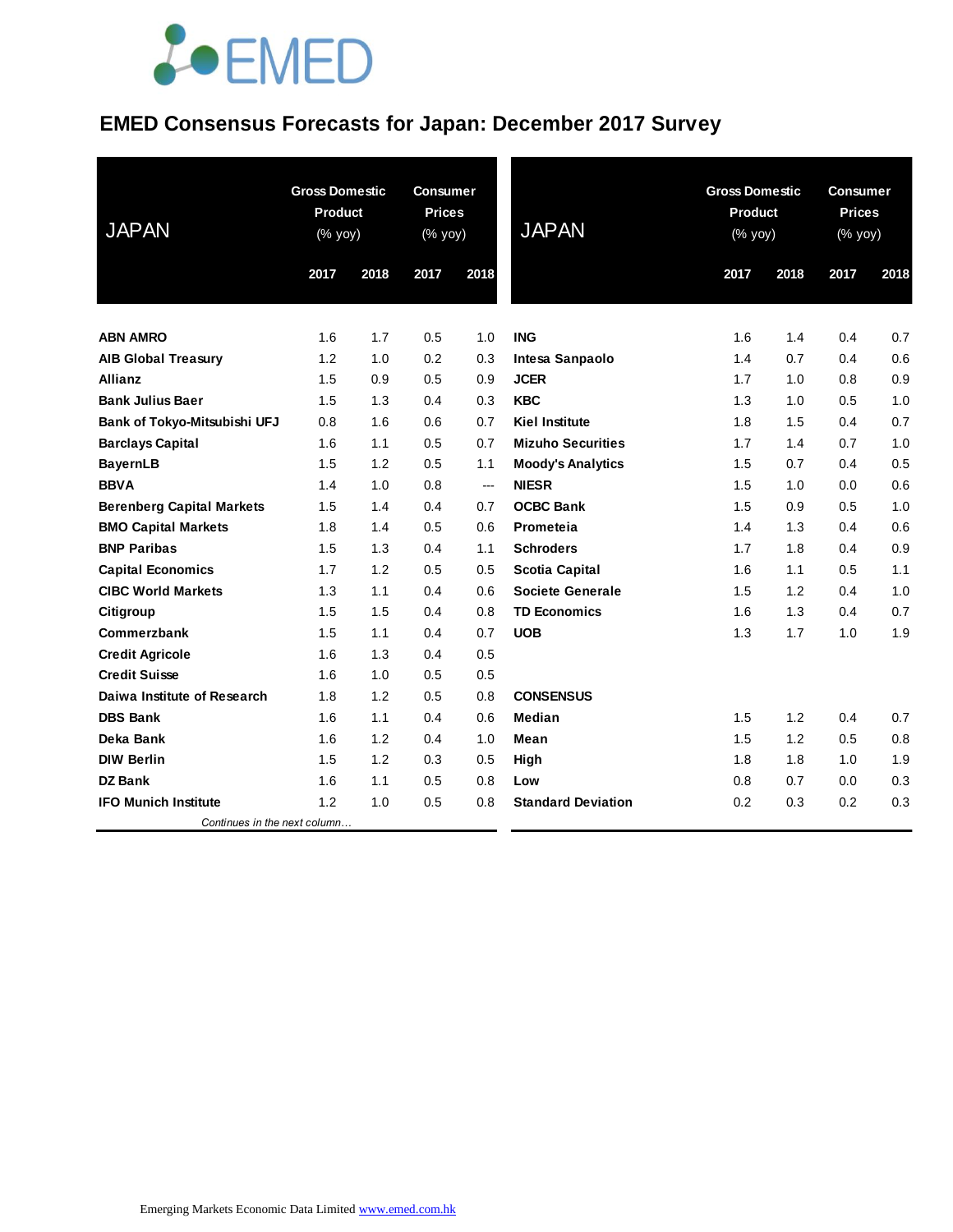### **EMED Consensus Forecasts for China: December 2017 Survey**

| <b>CHINA</b>                     | <b>Gross Domestic</b><br>Product<br>(% yoy) |      | <b>Consumer</b><br><b>Prices</b><br>(% yoy) |      | <b>CHINA</b>                  | <b>Gross Domestic</b><br>Product<br>(% yoy) |      | <b>Consumer</b><br><b>Prices</b><br>(% yoy) |      |
|----------------------------------|---------------------------------------------|------|---------------------------------------------|------|-------------------------------|---------------------------------------------|------|---------------------------------------------|------|
|                                  | 2017                                        | 2018 | 2017                                        | 2018 |                               | 2017                                        | 2018 | 2017                                        | 2018 |
| <b>ABN AMRO</b>                  | 6.8                                         | 6.5  | 1.5                                         | 2.5  | <b>ING</b>                    | 6.8                                         | 6.7  | 1.6                                         | 1.7  |
| Allianz                          | 6.7                                         | 6.3  | 1.8                                         | 2.2  | Intesa Sanpaolo               | 6.8                                         | 6.3  | 1.6                                         | 2.3  |
| <b>Bank Julius Baer</b>          | 6.8                                         | 6.3  | 1.6                                         | 2.1  | JP Morgan                     | 6.8                                         | 6.5  | 1.5                                         | 2.4  |
| <b>Bank of East Asia</b>         | 6.8                                         | 6.4  | 1.8                                         | 2.2  | <b>Kiel Institute</b>         | 6.8                                         | 6.4  | 1.6                                         | 2.1  |
| <b>Barclays Capital</b>          | 6.7                                         | 6.3  | 2.2                                         | 2.3  | <b>Moody's Analytics</b>      | 6.8                                         | 6.6  | 1.5                                         | 2.7  |
| <b>BayernLB</b>                  | 6.8                                         | 6.6  | 1.6                                         | 2.2  | <b>NIESR</b>                  | 6.8                                         | 6.5  | 1.5                                         | 2.1  |
| <b>BBVA</b>                      | 6.7                                         | 6.0  | 1.7                                         | 2.0  | <b>OCBC Bank</b>              | 6.8                                         | 6.0  | 1.6                                         | 2.5  |
| <b>Berenberg Capital Markets</b> | 6.9                                         | 6.2  | 1.6                                         | 2.2  | Prometeia                     | 6.9                                         | 6.3  | 2.8                                         | 2.7  |
| <b>BMO Capital Markets</b>       | 6.8                                         | 6.6  | 1.6                                         | 1.9  | <b>Royal Bank of Scotland</b> | 6.8                                         | 6.5  | 2.0                                         | 2.0  |
| <b>BNP Paribas</b>               | 6.6                                         | 6.4  | 1.6                                         | 2.3  | <b>Schroders</b>              | 6.8                                         | 6.4  | 1.7                                         | 2.3  |
| <b>Capital Economics</b>         | 6.8                                         | 6.5  | 1.5                                         | 2.5  | <b>Scotia Capital</b>         | 6.8                                         | 6.4  | 2.0                                         | 2.5  |
| Citigroup                        | 6.8                                         | 6.5  | 1.6                                         | 2.1  | <b>Societe Generale</b>       | 6.8                                         | 6.2  | 1.7                                         | 2.3  |
| Commerzbank                      | 6.8                                         | 6.4  | 1.5                                         | 2.2  | <b>UOB</b>                    | 6.8                                         | 6.6  | 1.7                                         | 2.0  |
| <b>Credit Agricole</b>           | 6.8                                         | 6.6  | 1.3                                         | 1.7  |                               |                                             |      |                                             |      |
| <b>Credit Suisse</b>             | 6.8                                         | 6.5  | 1.6                                         | 2.5  |                               |                                             |      |                                             |      |
| Daiwa Institute of Research      | 6.8                                         | 6.5  | 1.6                                         | 2.1  |                               |                                             |      |                                             |      |
| Danske Bank                      | 6.8                                         | 6.3  | 2.0                                         | 2.0  | <b>CONSENSUS</b>              |                                             |      |                                             |      |
| <b>DBS Bank</b>                  | 6.8                                         | 6.4  | 1.6                                         | 2.1  | Median                        | 6.8                                         | 6.4  | 1.6                                         | 2.2  |
| Deka Bank                        | 6.8                                         | 6.6  | 1.6                                         | 2.7  | Mean                          | 6.8                                         | 6.4  | 1.7                                         | 2.2  |
| <b>DIW Berlin</b>                | 6.8                                         | 6.5  | 1.7                                         | 2.5  | High                          | 6.9                                         | 6.7  | 2.8                                         | 2.8  |
| DZ Bank                          | 6.8                                         | 6.7  | 1.6                                         | 2.0  | Low                           | 6.6                                         | 6.0  | 1.3                                         | 1.7  |
| <b>IFO Munich Institute</b>      | 6.6                                         | 6.3  | 1.8                                         | 2.8  | <b>Standard Deviation</b>     | 0.1                                         | 0.2  | 0.3                                         | 0.3  |
| Continues in the next column     |                                             |      |                                             |      |                               |                                             |      |                                             |      |